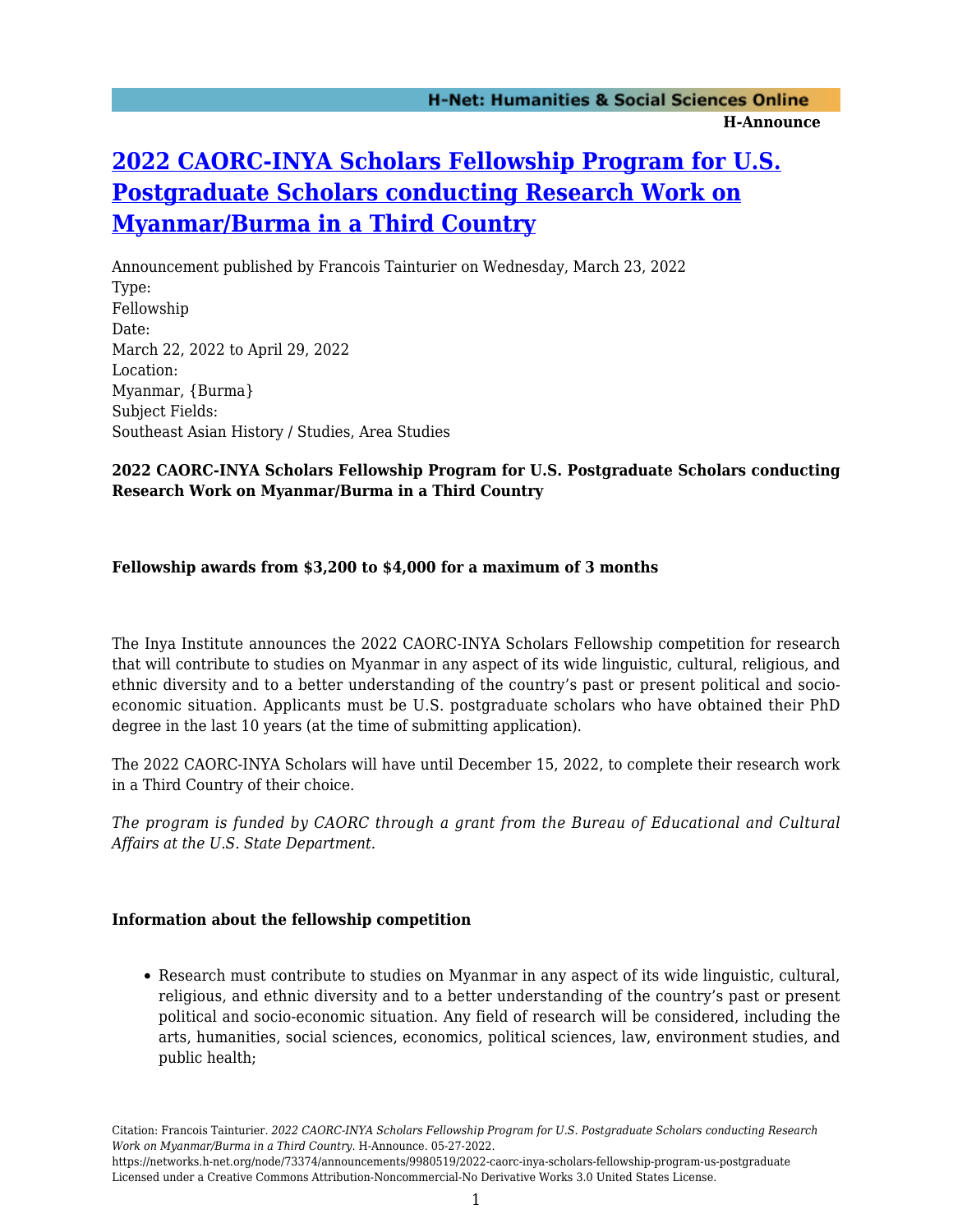#### **H-Net: Humanities & Social Sciences Online H-Announce**

- Research must take place in a third country outside of the U.S. and Myanmar (due to the current closure of Myanmar's international borders); For example, it may be conducted at the British Library and other U.K. libraries, or among Myanmar communities living in India, Bangladesh, Thailand, Singapore, Japan, etc...
- Joint research projects are not eligible for this competition. Only individual research projects will be considered;

## **Application Contents**

The application to be completed in the CAORC Survey Monkey Application Portal ([orcfellowships.smapply.org\)](https://orcfellowships.smapply.org/) requires the following items:

- Information about the Applicant: first name, last name, mailing address, email address, phone number, citizenship, major field of study, department, date and year the PhD degree was obtained, university where it was obtained, current occupation, dates (if any) of previous research in Myanmar, length of award requested, tentative dates of project;
- A Curriculum Vitae:
- Description of the proposed study with the following sections:
- 1. Project title
- 2. Project abstract (max. 100 words)
- 3. Approach and research methodology (max. 500 words)
- 4. Significance of the project (max. 500 words)
- 5. Work done to date (max. 300 words)
- 6. Work to be accomplished during the fellowship period (max. 500 words)
- 7. Third Country selected and list of places where research work will be conducted (max. 300

Citation: Francois Tainturier. *2022 CAORC-INYA Scholars Fellowship Program for U.S. Postgraduate Scholars conducting Research Work on Myanmar/Burma in a Third Country*. H-Announce. 05-27-2022.

https://networks.h-net.org/node/73374/announcements/9980519/2022-caorc-inya-scholars-fellowship-program-us-postgraduate Licensed under a Creative Commons Attribution-Noncommercial-No Derivative Works 3.0 United States License.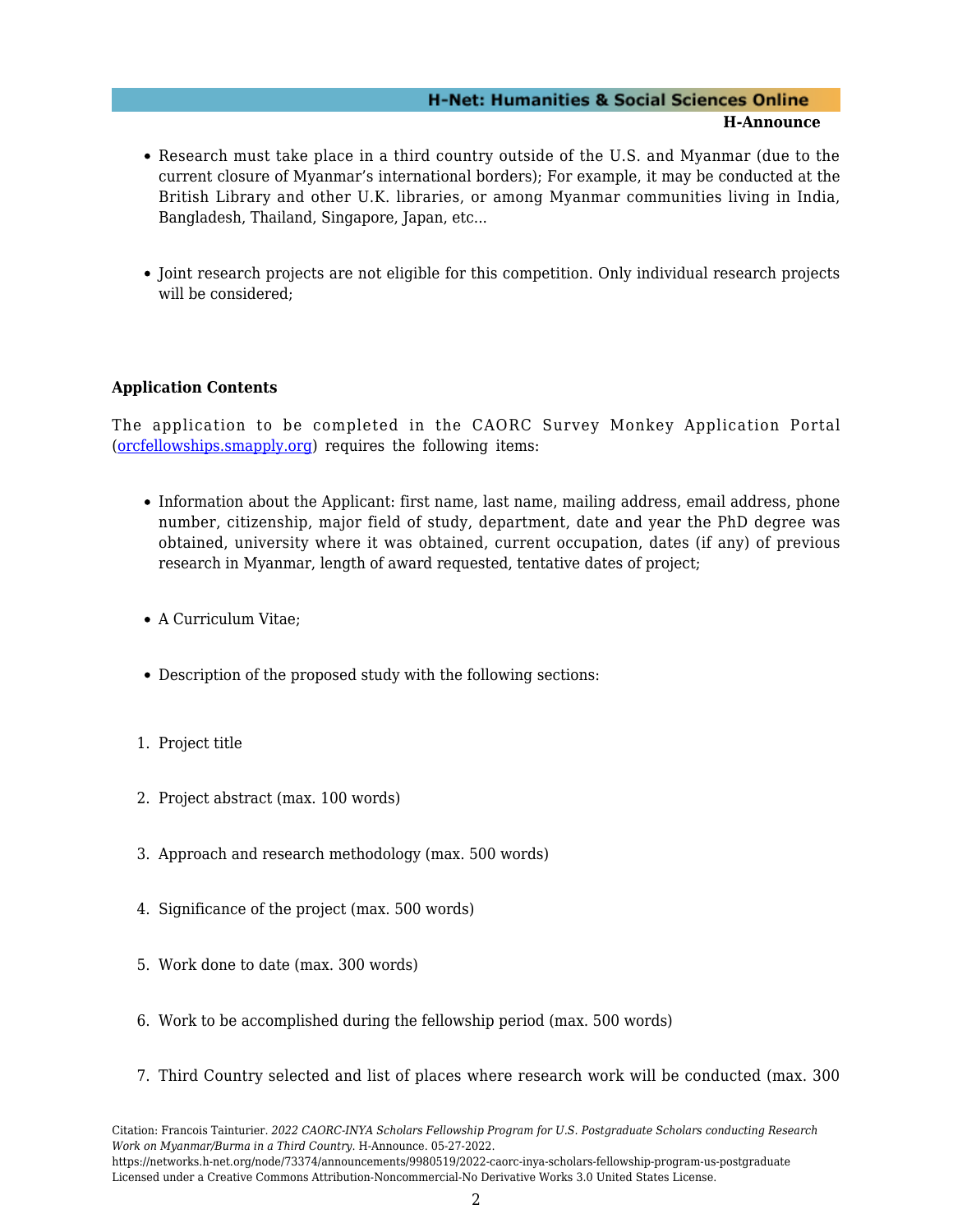# **H-Net: Humanities & Social Sciences Online**

**H-Announce** 

words)

- 8. Budget narrative describing how the award will be expended
- Project Bibliography;
- One Reference Letter.

## **Fellowship Benefits**

- Award from \$3,200-\$4,000 for a maximum of 3 months;
- A transportation stipend of up to 2,000\$ for the round trip airfare from the U.S. to a third country and in-country transportation expenses.

#### **Terms and Conditions**

- 1. Fellows must submit a one-page Final Report to the Inya Institute within a month completing their fellowship.
- 2. During the tenure of their fellowship, fellows must present their research project through an online presentation and write a short blog which will be posted on the institute's Facebook page.
- 3. Fellows are responsible for obtaining the appropriate research permission and visas.
- 4. Air Travel from the U.S. must meet the conditions of the Fly America Act.

#### **Deadline, Selection, and Notification**

Applications must be sent by April 29, 2022 (12:00 AM EST).

Citation: Francois Tainturier. *2022 CAORC-INYA Scholars Fellowship Program for U.S. Postgraduate Scholars conducting Research Work on Myanmar/Burma in a Third Country*. H-Announce. 05-27-2022.

https://networks.h-net.org/node/73374/announcements/9980519/2022-caorc-inya-scholars-fellowship-program-us-postgraduate Licensed under a Creative Commons Attribution-Noncommercial-No Derivative Works 3.0 United States License.